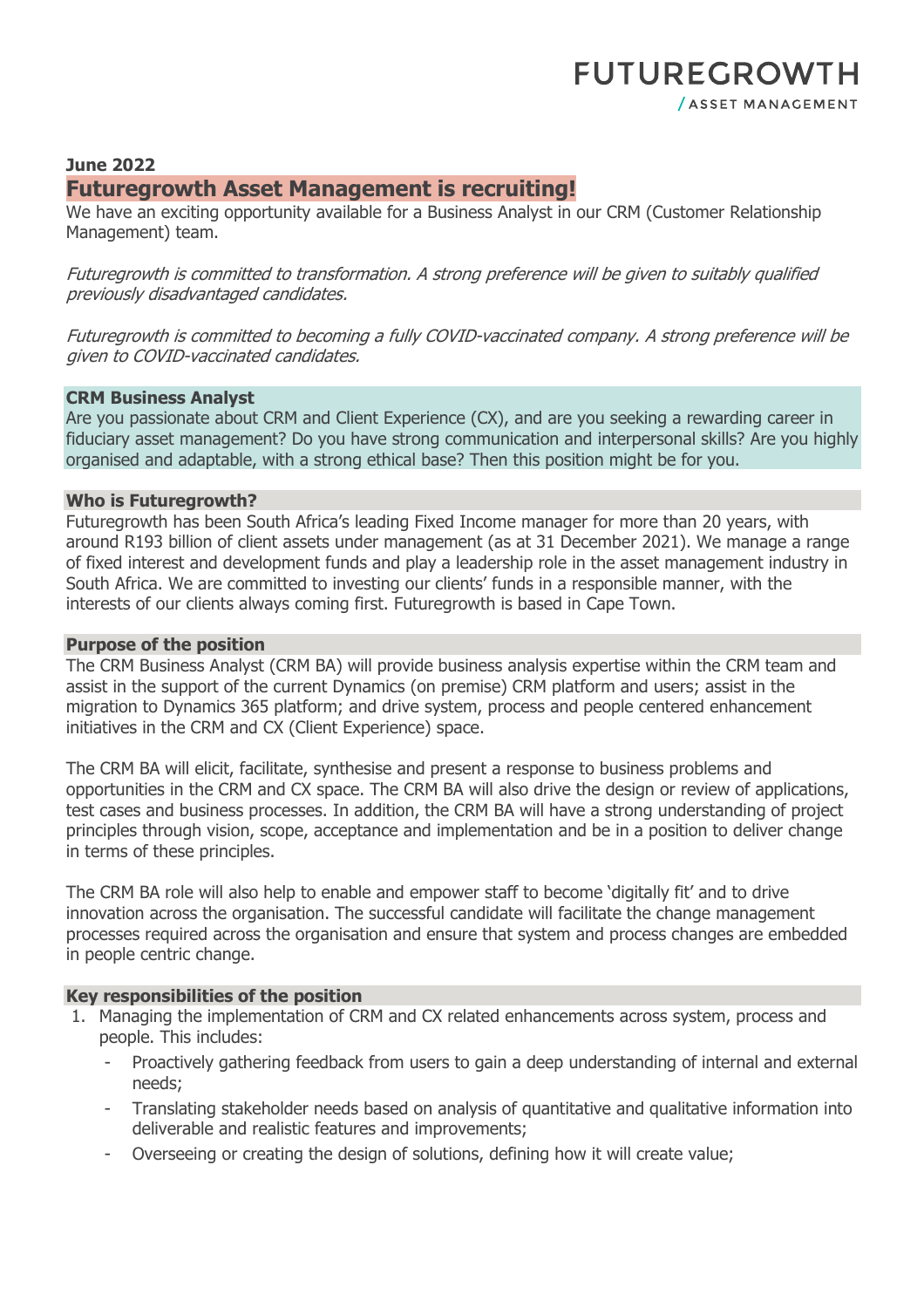# **FUTUREGROWTH**

/ ASSET MANAGEMENT

- Working with an Analyst Programmer to translate requirements into solutions;
- Creating test cases and executing on testing required to sign off solutions; and
- Managing the roll out of new solutions to the business.
- 2. Delivering CRM training to new and existing staff to optimise the use of CRM and implement best practice;
- 3. Developing and implementing effective CRM system processes, policies and procedures to increase efficiencies;
- 4. Monitoring and improving data quality through implementing data governance and maintenance measures;
- 5. Optimising workflows for relationship management across the organisation using CRM;
- 6. Creating dashboards and reports to extract insights, evaluate performance and inform strategy;
- 7. Using CRM to assist in enabling a wide range of staff members to engage with clients and contacts;
- 8. Identifying organisational strengths and weaknesses, and suggest areas for improvement;
- 9. Analyse technical concepts and present them in simple terms to non-technical stakeholders;
- 10. Planning, measuring and monitoring of own deliverables with an Agile mindset;
- 11. Managing system changes effectively with consideration to users and leveraging change management principles; and
- 12. Providing first line (business related) production support to users and handing over to the CRM Analyst Programmer for second line and technical support.

## **Knowledge and experience required**

Skills, know-how and experience

- 5+ years of associated work experience;
- Experience in Financial Services or Asset Management would be an advantage;
- Excellent MS office skills including Visio and MS project;
- Microsoft DevOps skills would be an advantage;
- CRM Dynamics or Dynamic 365 experience would be an advantage;
- Strong visualisation skills using Visio or similar; and
- Process, systems and data modelling skills.

# Technical/professional qualifications

- BComm Information Systems or IT related degree; and
- FTI Business Analysis diploma.

# Key behaviours and competencies

- Fostering collaboration and teamwork (including ability to work in a team);
- Gaining commitment (persuading, negotiating and mobilising others);
- Building and maintaining relationships with integrity;
- Communicating effectively (written, verbal and presentation skills);
- Attention to detail;
- Tolerance for ambiguity;